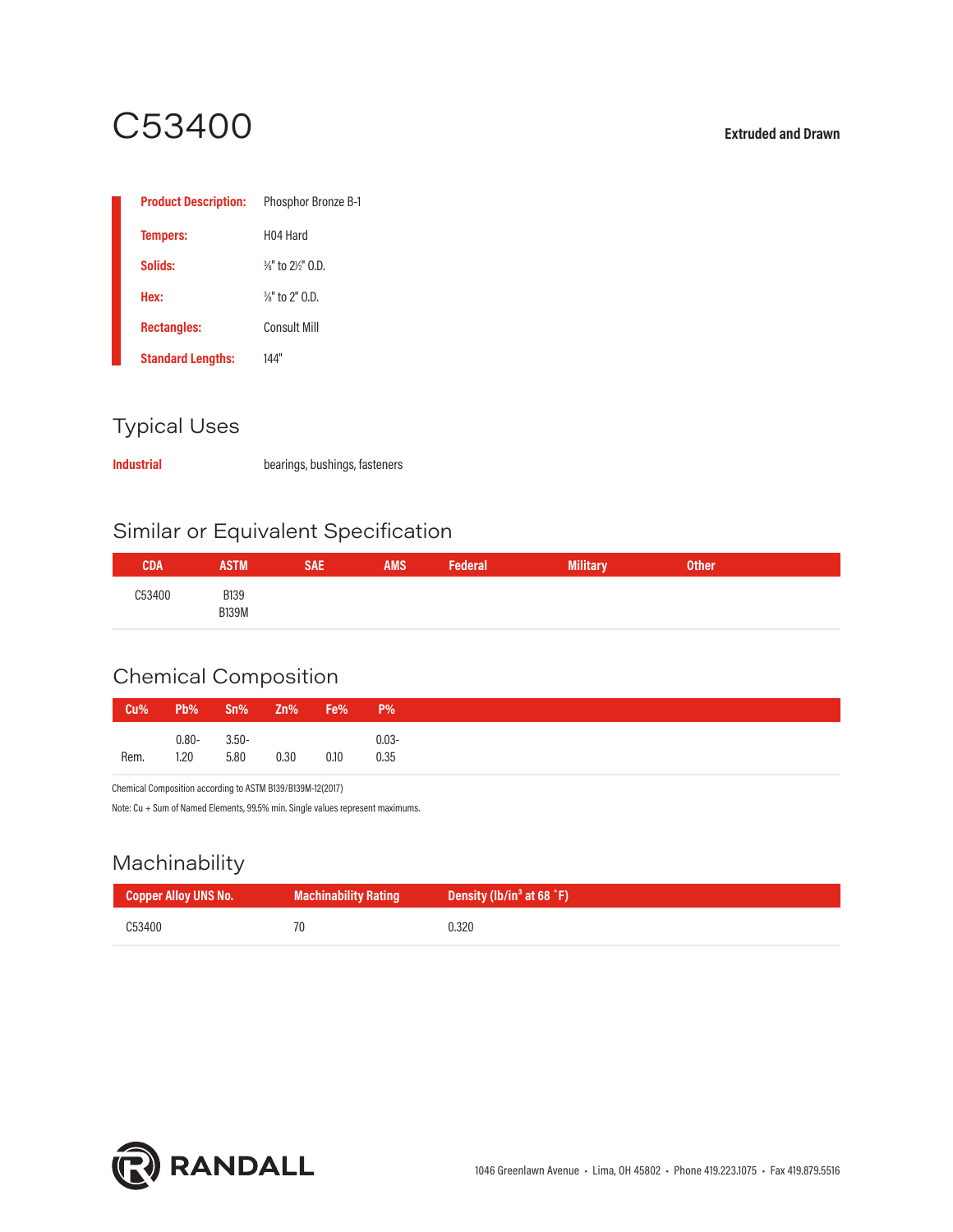### Mechanical Properties

Mechanical Properties according to ASTM B139/B139M-12(2017) C53400 H04 Hard

#### SIZE RANGE:  $\frac{1}{4}$ <sup>®</sup> TO  $\frac{1}{4}$ <sup>®</sup> ROUND AND HEXAGONAL INCLUSIVE

| <b>Tensile Strength, min</b> |            | Yield Strength, at 0.5%<br><b>Extension Under Load, min</b> |            | <b>Elongation, 4x Diameter or</b><br><b>Specimen Thickness, min</b> | <b>Rockwell "B"</b><br><b>Hardness</b> | <b>Remarks</b> |
|------------------------------|------------|-------------------------------------------------------------|------------|---------------------------------------------------------------------|----------------------------------------|----------------|
| ksi                          | <b>MPa</b> | ksi                                                         | <b>MPa</b> | ℅                                                                   | typical HRB                            |                |
| 65                           | 450        |                                                             |            |                                                                     | 86                                     |                |

#### **SIZE RANGE: ¼" TO ½" ROUND AND HEXAGONAL INCLUSIVE**

| <b>Tensile Strength, min</b> |            | Yield Strength, at 0.5%<br><b>Extension Under Load, min</b> |            | <b>Elongation, 4x Diameter or</b><br><b>Specimen Thickness, min</b> | <b>Rockwell "B"</b><br><b>Remarks</b><br><b>Hardness</b> |  |
|------------------------------|------------|-------------------------------------------------------------|------------|---------------------------------------------------------------------|----------------------------------------------------------|--|
| ksi                          | <b>MPa</b> | ksi                                                         | <b>MPa</b> | %'                                                                  | typical HRB                                              |  |
| 60                           | 415        |                                                             |            |                                                                     | 86                                                       |  |

#### **SIZE RANGE: OVER ½" TO 1" ROUND AND HEXAGONAL INCLUSIVE**

| <b>Tensile Strength, min</b> |            | Yield Strength, at 0.5%<br><b>Extension Under Load, min</b> |            | <b>Elongation, 4x Diameter or</b><br>Specimen Thickness, min | <b>Rockwell "B"</b><br><b>Remarks</b><br><b>Hardness</b> |  |
|------------------------------|------------|-------------------------------------------------------------|------------|--------------------------------------------------------------|----------------------------------------------------------|--|
| <b>ksi</b>                   | <b>MPa</b> | ksi                                                         | <b>MPa</b> | %'                                                           | typical HRB                                              |  |
| 55                           | 380        |                                                             |            |                                                              | 86                                                       |  |

### **SIZE RANGE: OVER 1" ROUND AND HEXAGONAL**

| <b>Tensile Strength, min</b> |            | Yield Strength, at 0.5%<br><b>Extension Under Load, min</b> |            | <b>Elongation, 4x Diameter or</b><br>Specimen Thickness, min | <b>Rockwell "B"</b><br><b>Hardness</b> | <b>Remarks</b> |
|------------------------------|------------|-------------------------------------------------------------|------------|--------------------------------------------------------------|----------------------------------------|----------------|
| ksi                          | <b>MPa</b> | ksi                                                         | <b>MPa</b> | %                                                            | typical HRB                            |                |
| -50                          | 345        |                                                             |            |                                                              | 86                                     |                |